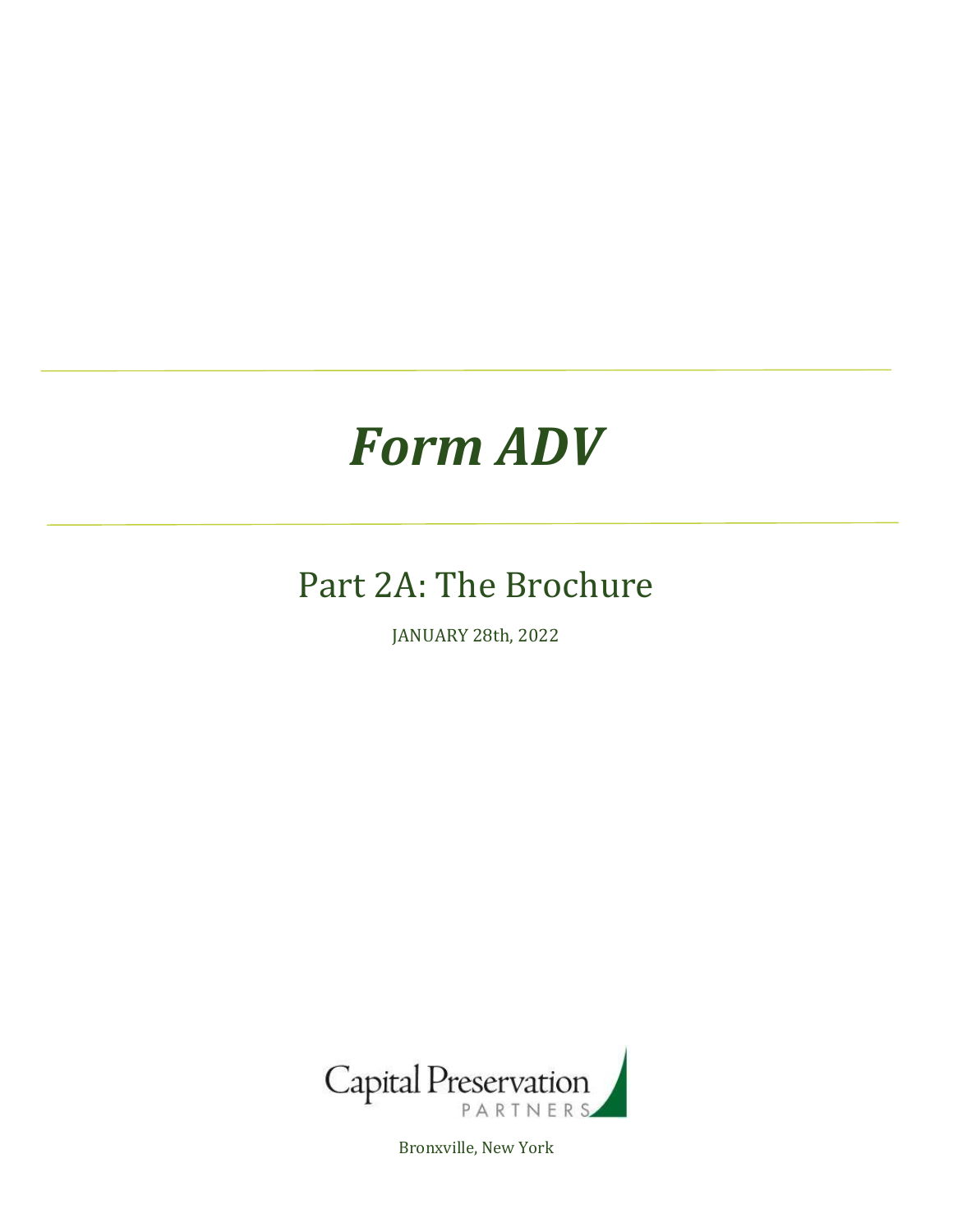# *Capital Preservation Partners, Inc (CPP) Part 2A of Form ADV The Brochure*

55 Pondfield Rd Bronxville, NY 10708

[www.cpp.bz.](http://www.cpp.bz/)

Updated: January28th, 2022

This brochure provides information about the qualifications and business practices of Capital Preservation Partners, Inc. If you have any questions about the contents of this brochure, please contact us by telephone at (914) 337-2272, by facsimile at (914) 961-1715 or through our web site at www.cpp.bz. The information in this brochure has not been approved or verified by the United States Securities and Exchange Commission or by any state securities authority.

Capital Preservation Partners, Inc delivers its Form ADV Part 2 along with each new client's investment advisory agreement. Following signature of the investment advisory contract, client has 5 days to unconditionally rescind the contract at no charge. Client is bound however to settle any transactions Advisor may have effected for the account during the 5 days at client's risk. Form ADV Part 2 is also provided annually to existing clients if there are material changes or upon request.

Additional information about Capital Preservation Partners, Inc is also available on the SEC's website at: www.adviserinfo.sec.gov.

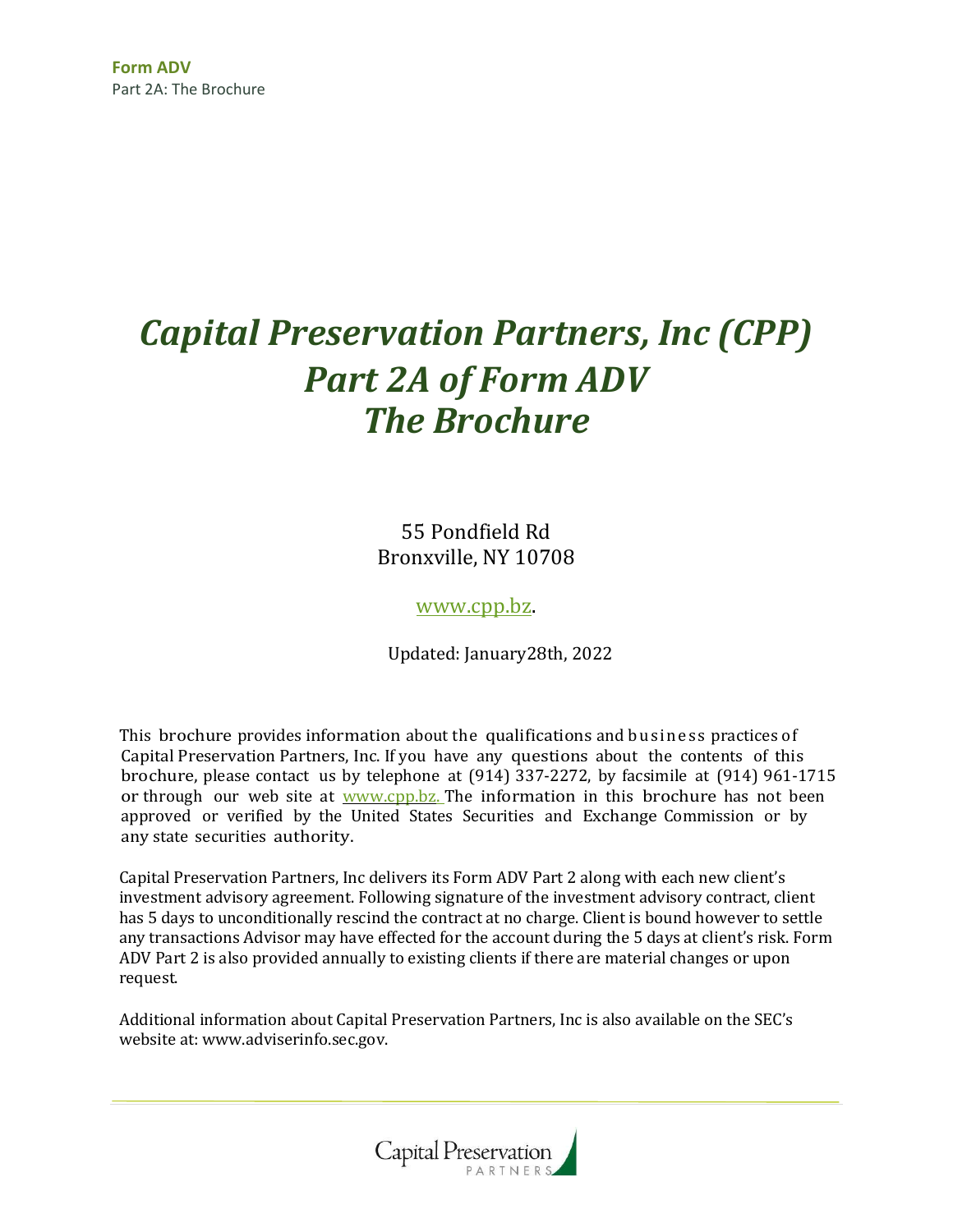### *Material Changes*

Capital Preservation Partners, Inc, most recent modification to Part 2 of Form ADV includes an update to Managing Members as well as updated Assets Under Management (AUM) figure which now reflects a December 31, 2021"as of" date. Additional non-material updates were made to reflect the number of Capital Preservation Partners, Inc shareholders, members of our Investment Committee, as well as clarifications regarding our available services, fees and expenses paid for certain underlying investments, and vendor policies.

### *Table Of Contents*

| I             | <b>THE FIRM</b>                                                  | 4         |  |
|---------------|------------------------------------------------------------------|-----------|--|
| $\mathbf{I}$  | <b>SERVICES PROVIDED</b>                                         | $4 - 6$   |  |
|               | A. Investment Management Service                                 |           |  |
|               | B. Wrap Fees Programs                                            |           |  |
| Ш             | <b>FEES AND COMPENSATION</b>                                     | $6 - 8$   |  |
|               | A. Investment Advisory Fees                                      |           |  |
|               | B. Termination of Investment Advisory Fees                       |           |  |
|               | C. Brokerage and Custodian Transactions Fees                     |           |  |
|               | D. Performance-Based Fees and Side-By-Side Management Fees       |           |  |
| $\mathbf{IV}$ | <b>TYPES OF CLIENTS</b>                                          | 8         |  |
| $\mathbf{V}$  | METHODS OF ANALYSIS, INVESTMENT STRATEGIES AND                   |           |  |
|               | <b>RISK OF LOSS</b>                                              | $8-9$     |  |
|               | A. Methods of Analysis                                           |           |  |
|               | B. Investment Strategy - Tactical Asset Allocation               |           |  |
|               | C. Risk Associated with Tactical Asset Allocation                |           |  |
|               | D. Risk of Loss                                                  |           |  |
| <b>VI</b>     | <b>DISCIPLINARY INFORMATION</b>                                  | 9         |  |
| <b>VII</b>    | CODE OF ETHICS, PARTICIPATION OR INTEREST IN CLIENT TRANSACTIONS |           |  |
|               | <b>AND PERSONAL TRADING</b>                                      | $9 - 12$  |  |
|               | A. Code of Ethics Disclosure                                     |           |  |
|               | <b>B.</b> Privacy Statement                                      |           |  |
|               | C. Personal Securities Trading Practices                         |           |  |
| <b>VIII</b>   | <b>BROKERAGE PRACTICES</b>                                       | $12 - 14$ |  |
|               | A. Recommending Broker/Dealers to Clients                        |           |  |
|               | <b>B.</b> Security Transactions                                  |           |  |
|               | C. Research and Other Soft Dollar Benefits                       |           |  |
|               | D. Brokerage for Client Referrals                                |           |  |
|               | E. Directed Brokerage                                            |           |  |
|               | F. Best Execution                                                |           |  |
| IX            | <b>REVIEW OF ACCOUNTS</b>                                        | 15        |  |

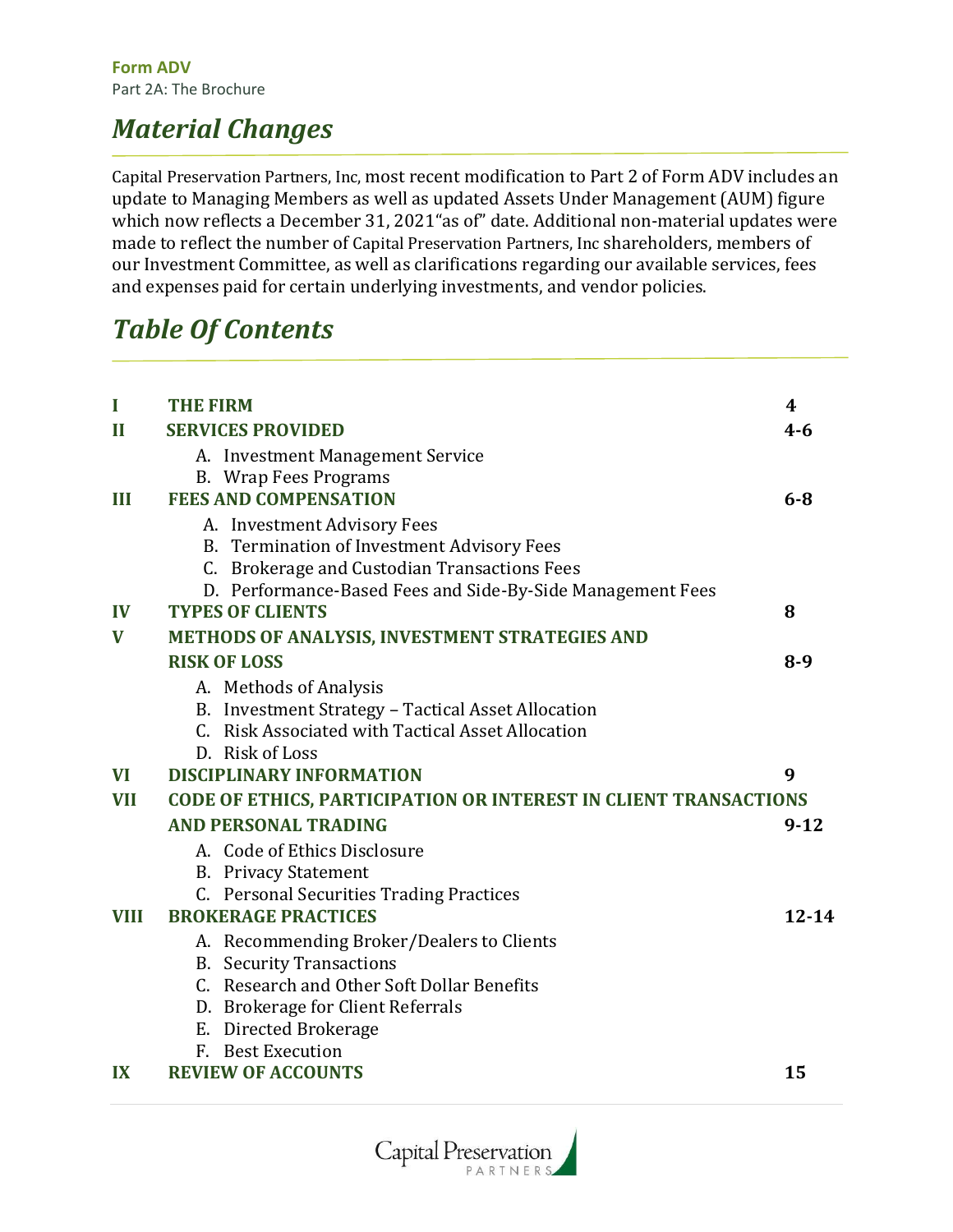**Form ADV** Part 2A: The Brochure

| X          | <b>CLIENT REFERRALS AND OTHER COMPENSATION</b> | 15        |
|------------|------------------------------------------------|-----------|
| XI         | <b>CUSTODY</b>                                 | $15 - 16$ |
|            | A. Account Custodian                           |           |
|            | <b>B.</b> Handling Client Assets               |           |
|            | C. Other Custody Related Issues                |           |
| XII        | <b>INVESTMENT DISCRETION</b>                   | 17        |
| <b>XIV</b> | <b>VOTING CLIENT SECURITIES</b>                | 17        |
| <b>XV</b>  | <b>FINANCIAL INFORMATION</b>                   | 17        |
| <b>XVI</b> | <b>DISCLOSURE INFORMATION</b>                  | 17-18     |

### **I. THE FIRM**

In 1992, Michael Hymes, Kevin Mullins & Rick Hodor established Capital Preservation Partners, Inc (herein after referred to as "CPP" or the "Firm"). In June of 2020 Ilir Leo Gjoni became a managing director of CPP. CPP is an investment advisory firm registered with the Securities Exchange Commission. Additional information about CPP is also available on SEC's website at: www.adviserinfo.sec.gov.

Michael Hymes, Kevin Mullins and Ilir Leo Gjoni are responsible for all operations of the Firm including, but not limited to, supervision of all Firm employees; adhering to all federal and state security regulations; the supervision of all trading and advisory services provided to clients.

CPP provides its clients with financial planning and discretionary investment advisory services. CPP offers to provide investment advisory services to clients where custody of the accounts is maintained at Charles Schwab & Co. At a minimum, each client will receive confirmation of all trades, quarterly statements of activity and balances.

Registration with SEC does not imply a certain level of skill or training.

# **II. SERVICES PROVIDED**

#### **A. Investment Management Services**

Prior to engaging CPP to provide investment advisory services, Clients are required to enter into a formal Investment Advisory Agreement with CPP setting forth the terms and conditionsunder which CPP will manage the Client's investments, and the fees or other charges the Client will pay. Separate account application, bank information and custodial documents may also be required prior to establishing an account.

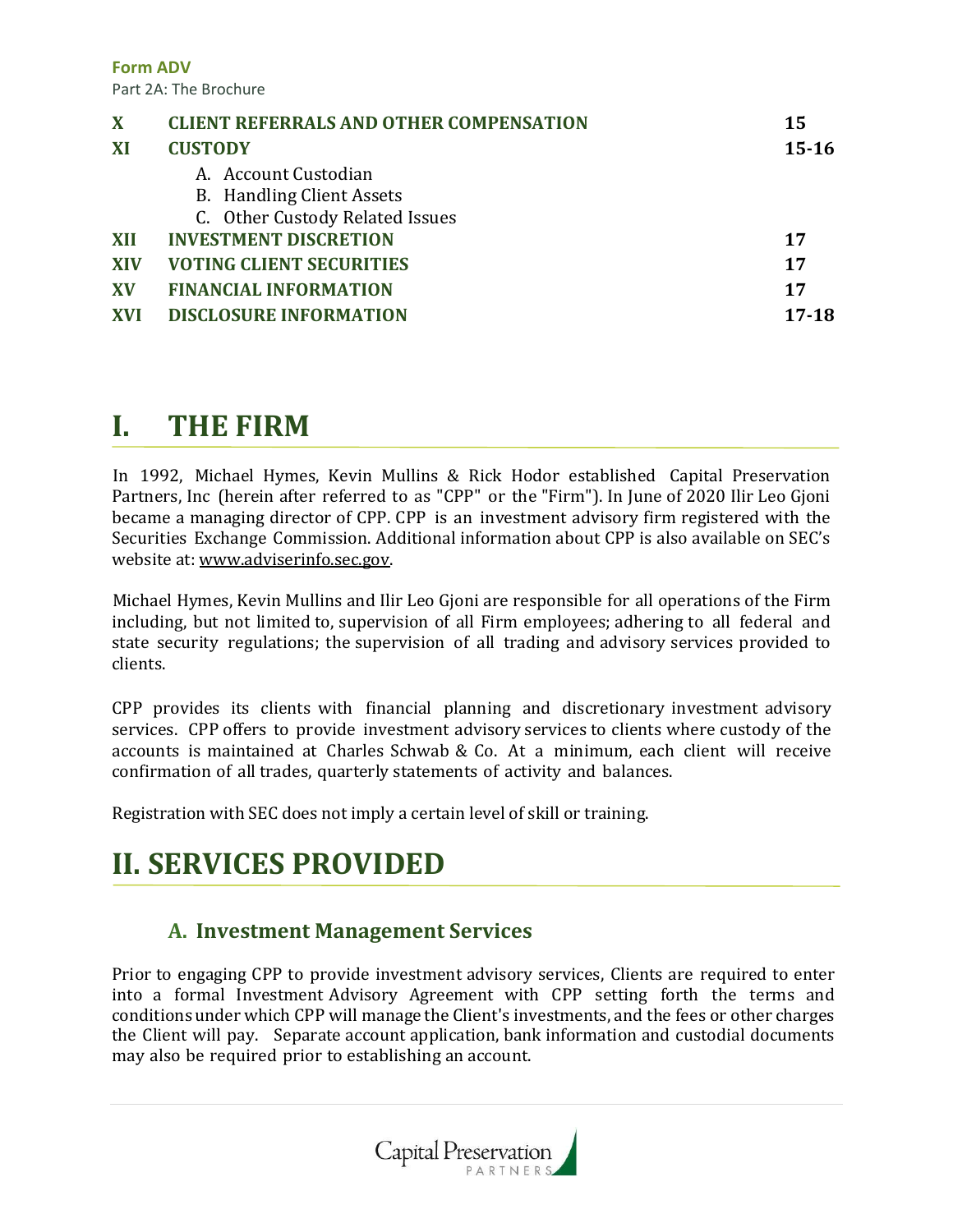**Form ADV** Part 2A: The Brochure

CPP provides investment advisory services for the Client(s) and determines a suitable portfolio based upon the information provided by the Client as to the Client's investment objectives, risk tolerance and financial circumstances. CPP primarily recommends that Clients allocate their investment assets among various equity, fixed income and REIT products. CPP then designs an investment portfolio in accordance with the Client's investment objectives, risk tolerance, and investment restrictions (if any) imposed by the client. CPP manages these portfolios on a discretionary basis. As of CPP's fiscal year end (December 31, 2021), CPP manages \$236,965,092 on a discretionary basis and \$ 0.00 on a non- discretionary basis.

Security transactions are generally executed through CPP's broker/dealer, however CPP may utilize other broker/dealers and custodians when requested by the Client or when the Client's retirement plan is maintained and the custodian is selected by the Plan's sponsor. Clients of CPP must be aware that if they direct CPP to use a particular broker that it may limit CPP's ability to achieve best execution, negotiate commissions with other brokers on behalf of the client, or limit the client's ability to participate in block trading.

CPP has established the following procedures in the event that a trading error occurs during the execution of a security, other than a mutual fund transaction:

- 1) Upon discovery of the trade error, CPP will immediately notify the Chief Compliance Officer (CCO) who will, in turn, notify the broker/dealer or custodian's trading department with details concerning the error. The broker/dealer or custodian will flatten the incorrect transaction with a covering transaction, regardless of whose fault it is. This immediate action will be taken to limit the potential effects that capital market fluctuations may have upon further price deterioration or appreciation.
- 2) The CCO will give the trader the correct transaction that should have been executed.
- 3) The broker/dealer or custodian will confirm the correct price that the client should have received had the order been processed correctly.
- 4) A trade error report containing the following information must be completed:
	- Account registration and number;
	- The trade and settlement dates:
	- The number of shares or dollar value of the trade;
	- An explanation of the error;
	- The resolution of the error; and
	- If the client lost money due to the error, include any information to evidence that the client was made whole and not harmed in any way.
- 5) Any restitution to the client's account must be made through the broker/dealer.
- 6) The CCO or a designated alternate will review the trade error report to ensure that all documents regarding the trade error have been attached to the report before filing the document in the trade error file.

CPP has established the following procedures in the event that a trading error occurs during the execution of a mutual fund transaction:

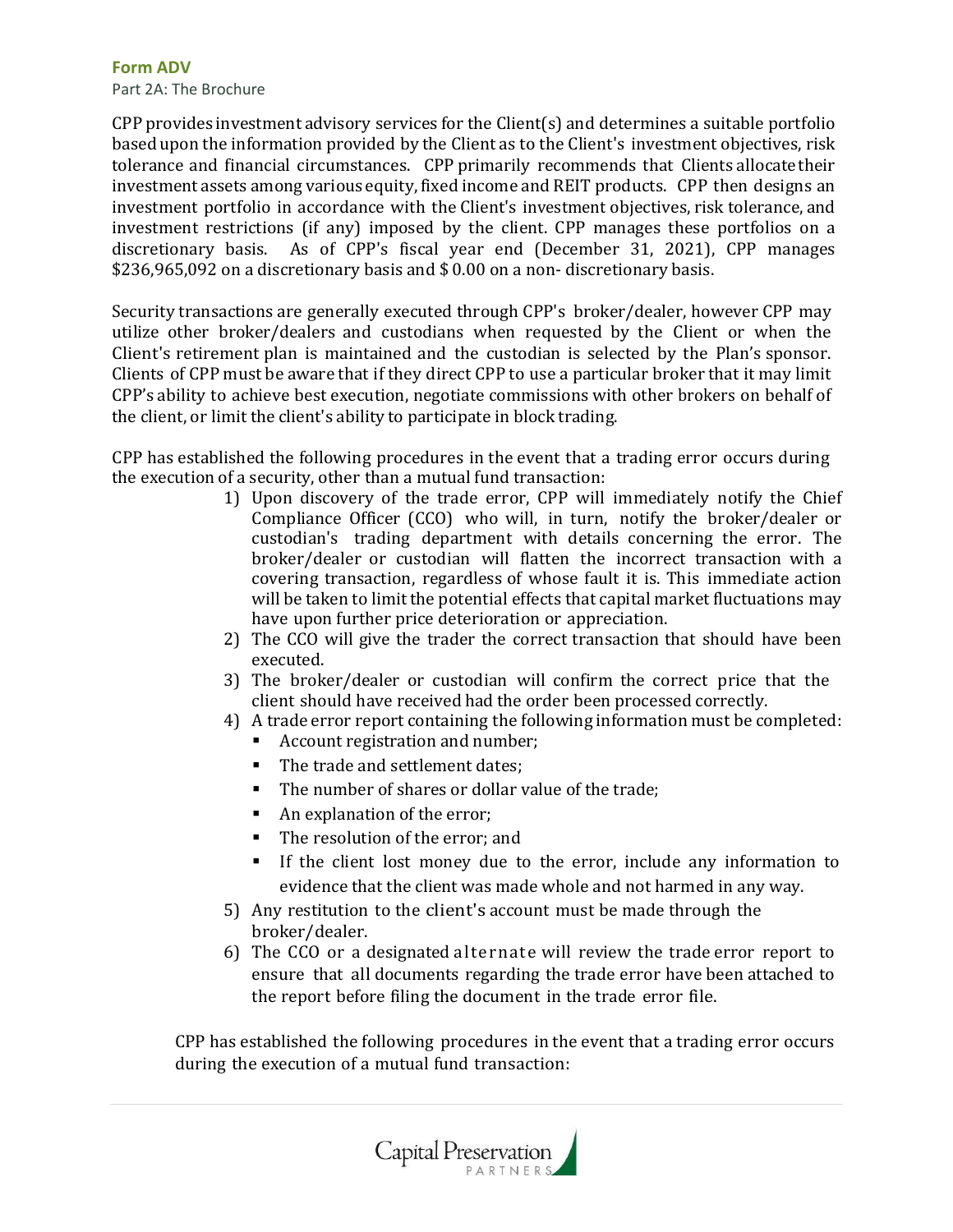- 1 ) Upon discovery of the trade error, a CPP Employee will immediately notify the CCO who will, in turn, notify the broker/dealer or custodian's trading department with details concerning the error.
- 2) The broker/dealer or custodian will reverse the errors and reenter the correct transaction order in such a manner as to ensure that the client's correct trade is process without detriment to the client. If required, the broker/dealers Compliance Department will provide the custodial or Mutual Fund Company with a Letter of Indemnity.
- 3) A trade error report containing the following information must be completed:
	- Account registration and number;
	- The trade and settlement dates:
	- The number of shares or dollar value of the trade;
	- An explanation of the error;
	- The resolution of the error; and
	- If the client lost money due to the error, include any information to evidence that the client was made whole and not harmed in any way.
- 4) Any restitution to the client's account must be made through the broker/dealer.
- 5) The CCO or a designated alternate will review all trade error reports to ensure that all documents regarding the trade error have been attached to the report before filing the document in the trade error file.

#### **B. Wrap Fees Programs**

CPP does not participate in any wrap fee programs.

### **III. FEES AND COMPENSATION**

#### **A. Investment Advisory Fees**

The Client will pay CPP investment advisory fee of 1% annually in advance or as negotiated and divided into quarterly installments based on the assets under management or as individually negotiated.

The Client agrees to pay an annual asset management fee in advance divided into quarterly installments basedon the market valueof the portfolio at the beginning of each of those four quarters in accordance with the above fee schedule. The annual management fee will be re-calculated every three (3) months. Asset management fees are billed in advance of each quarter and payment is due on or before the tenth (10th) busine ss day of the quarter. Clients will have management fees directly deducted from their account, unless different payment instructions have been individually negotiated and agreed upon.

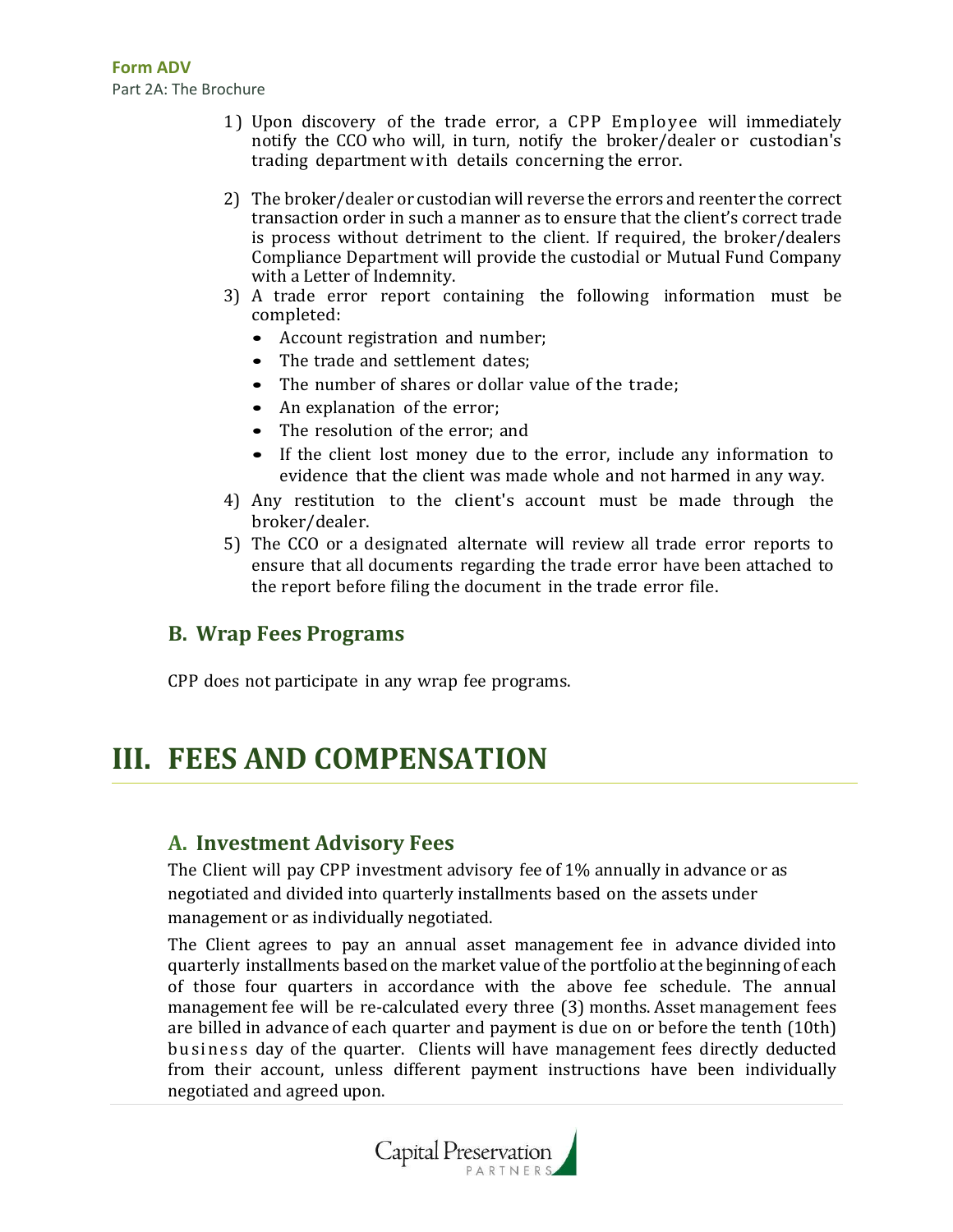A quarter is defined as three sequential months. The first quarter is the three-month period beginning on the first day of the month in which this Agreement is signed. The second, third and fourth quarters are the three-month periods that follows.

CPP is authorized to revise the fee amount if substantial investments are added or withdrawn from the Account. When the fee amount is revised, the fee percentage will not change; however, the fee amount will increase or decrease proportionally as assets are added or withdrawn. The revised fee amount will be billed by the end of the quarter in which the assets are added or withdrawn from the Account and payment will be due by the tenth (l0th) business day of the next quarter.

Mutual funds included in CPP account(s) may be charged a management fee by the fund and will be charged an advisory fee as part of the assets under management by CPP. Investment management fees are separate and distinct for other fees that the Client may pay including financial planning and consulting fees, transaction fees, short term trading fees, underlying mutual fund fees and expenses paid to the fund by shareholders of the fund as outlined in each fund's prospectus, and custodial fees. In addition, Clients may pay brokerage and transaction fees, commissions, transfer taxes, exchange fees, and any other charges that may be imposed with regard to the Client's brokerage account.

CPP does not receive a portion of any 12b-l distribution fees or other fees imposed by the mutual fund and paid by the mutual fund or one of their affiliates.

Clients will have management fees directly deducted from their accounts by the custodian of their account(s), unless alternative payment arrangements have been agreed upon in advance.

When payment is made directly from the Account, funds will be deducted from the Account and, if necessary, from the liquidation of holdings in the Account.

#### **B. Termination Investment Advisory Fees**

The Client shall have five (5) business days from the execution date of the Investment Advisory Agreement to terminate the services without penalty. Thereafter, the Investment Advisory Agreement may be terminated 30 days after receipt of written notice to terminate by either party to the other, which written notice must be manually signed by the terminating party. The Client's death, disability or incompetence will not terminate or change the terms of the Agreement. However, the Client's executor, guardian, attorney-in-fact or other authorized representative may terminate the Agreement by providing CPP with proper written notice. Termination of the Agreement will not affect (i) the validity of any action previously taken by CPP under the Agreement; (ii) liabilities or obligations of the parties from transactions initiated before termination of the Agreement; or (iii) the Client's obligation to pay CPP fees that have already been earned under the Agreement. Clients will receive a prorated refund of advisory fees which will be determinate by the date of termination notice signed by the Client.

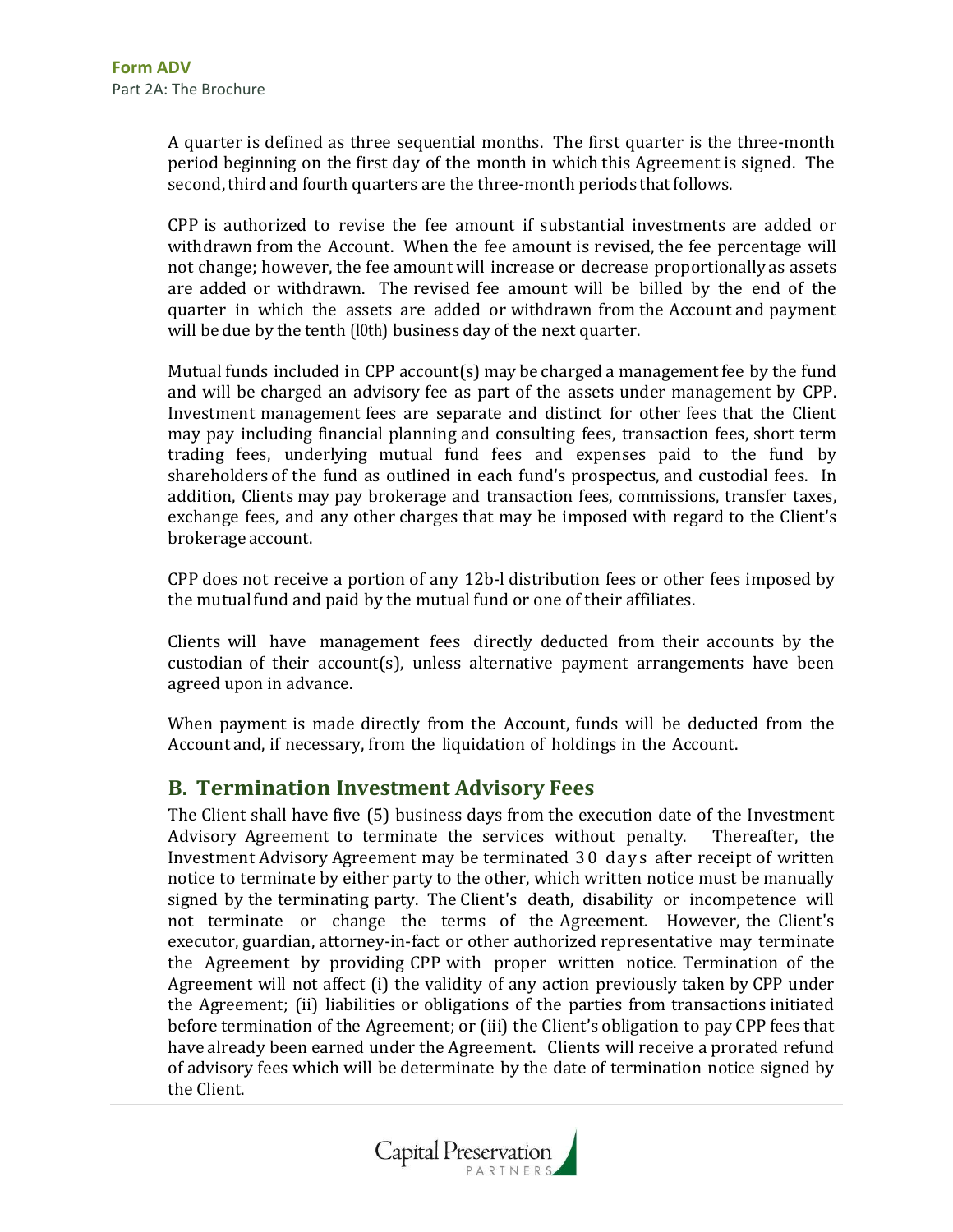#### **C. Brokerage and Custodian Transaction Fees**

All security transactions placed with CPP's broker/dealer, currently (Charles Schwab) are executed through the broker/dealer. Advisory fees charged by CPP are separate and distinct from other fees the client may pay including but not limited to:

- **Transaction fees such as ticket charges paid to the broker/dealer or custodian**
- Mutual Fund Exchange Fees
- Commissions, if applicable
- Inactivity Fees
- Custodial fees for overnight mail, wire orders, checks returned for insufficient funds for those clients with check writing privileges
- Custodial maintenance and termination fees for IRA's
- Other service fees under special circumstances

#### **D. Performance-Based Fees Management Fees**

CPP does not charge clients any performance based fees. Performance based fees would include but not be limited to, any fee that would be based upon a share of capital gains or capital appreciation of the assets in the client's account.

# **IV. TYPES OF CLIENTS**

CPP's clients are generally comprised of individuals,corporations, trust and pension and profitsharing plans. CPP does not impose any restrictions on clients regarding opening or maintaining accounts.

# **V. METHODS OF ANALYSIS, INVESTMENT STRATEGIES AND RISK OF LOSS**

#### **A. Methods of Analysis**

CPP employs fundamental and technical analysis prior to purchasing or selling a security for a Client's account. The following is a brief description of the two types of analysis:

▪ Fundamental Analysis - is a method of evaluating a security that entails attempting to measure its intrinsic value by examining related economic, financial and other qualitative and quantitative factors. In doing so, CPP attempts to study everything that can affect t h e securities value (like the overall economy and industry conditions) and company-specific factors (like financial condition and management). Based on CPP's analysis they can produce a value for the security and compare it with the securities

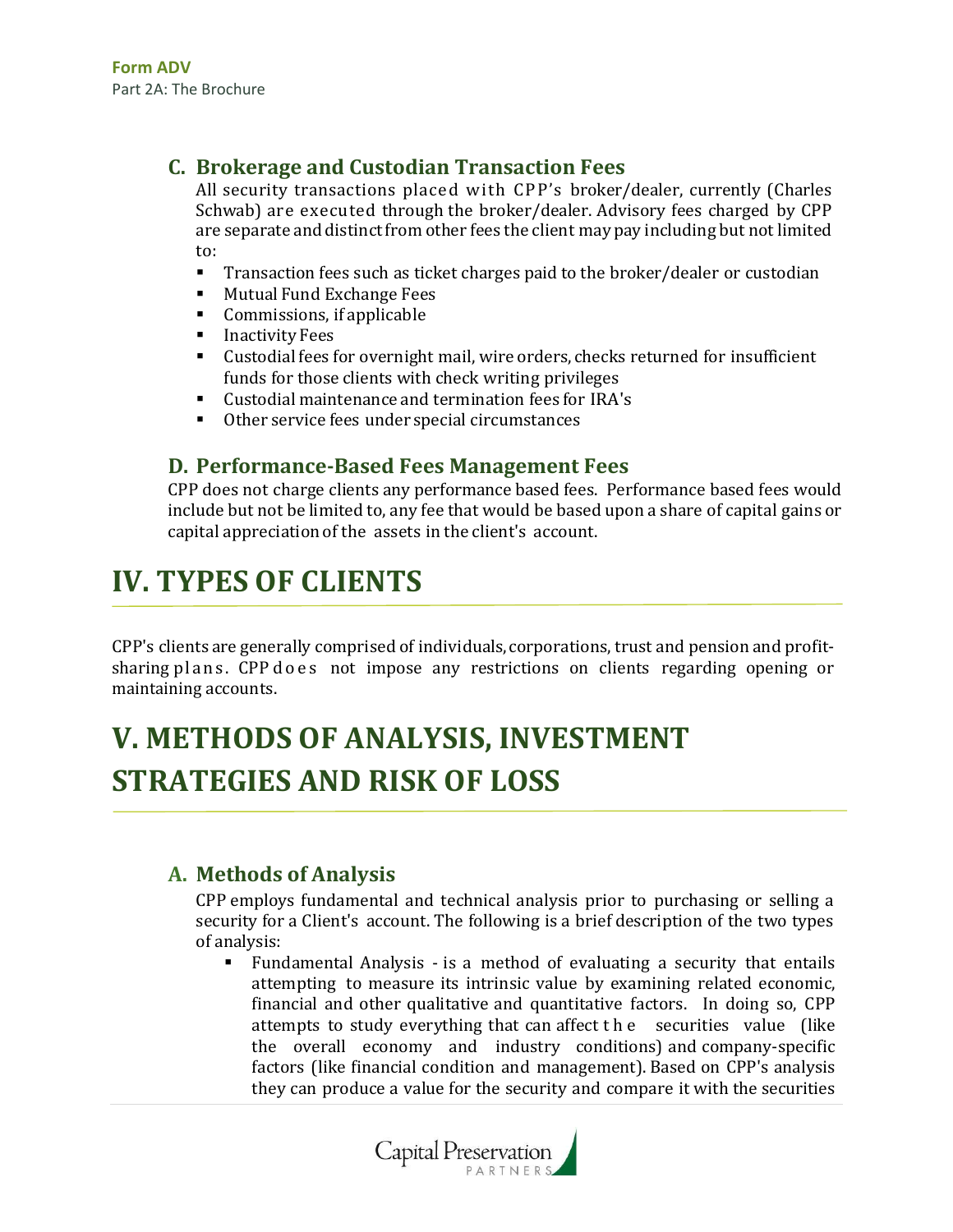current price to determine what position to take (if any) regarding that security.

**•** Technical Analysis  $-$  is a method of evaluating securities by analyzing statistics generated by market activity, such as past prices and volume. When analyzing securities using technical analysis CPP does not attempt to measure a security's intrinsic value, but instead use charts and other tools to identify patterns that can suggest future activity.

#### **B. Risk of Loss**

Investors must be aware that there is a potential risk of loss regardless of whether or not they decide to invest their money. If investors decide to invest their money, they are obligated to assume a portion of risk. The amount of risk assumed varies from investor to investor and is one of the contributing factors for an Advisor in determining a suitable portfolio for their client. The following is a list of some of the risk that an investor may be exposed to:

- Systematic (Market) Risk- These are risks that affect the entire market and cannot be avoided through diversification. This risk may be caused by events such as changing interest rates, a recession, or wars.
- Unsystematic Risk These are risks specific to a company or industry sector and may be avoided or mitigated by diversification.
- Credit Risk -The risk that <sup>a</sup> company or municipality will not be able to repay its lenders. This is very important to those investing in fixedincome investments such as bonds.
- Country Risk This is risk associated with investing in foreign securities. This risk includes political, exchange rate, economic, sovereign and transfer risk (which is the risk of capital being locked up or frozen by government action.)
- Liquidity Risk -The risk that <sup>a</sup> given security or asset cannot be traded quickly enough in the market to prevent a loss.
- Interest Rate Risk The risk of changing interest rates and their impact on interest- bearing assets, such as bonds. In general, as interest rates increase, the price of a fixed rate bond will decrease, and vice versa.

### **VI. DISCIPLINARY INFORMATION**

CPP has never been adversely involved in any legal or disciplinary actions or administrative proceedings brought before the SEC, any other federal regulatory agency or any state regulatory agency.

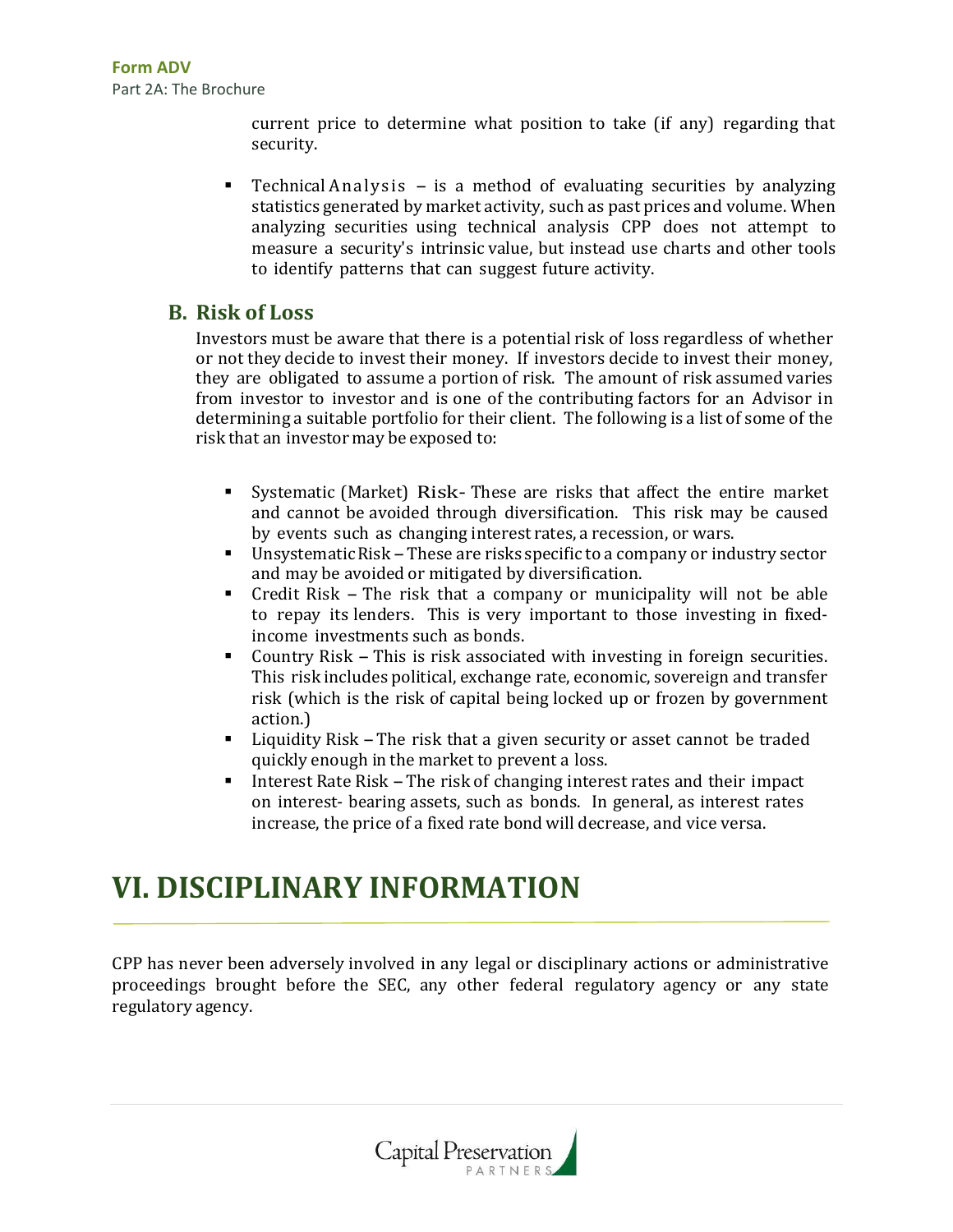# **VII. CODE OF ETHICS, PARTICIPATION OR INTEREST IN CLIENT TRANSACTIONS AND PERSONAL TRADING**

#### **A. Code of Ethics Disclosure**

CPP has adopted a Policies and Procedures Manual. The Policies and Procedures Manual sets forth a standard of business conduct for the Firm and all persons associated with the Firm. The purpose of this manual is to set out ideals for integrity, objectivity, competence, fairness, confidentiality, professionalism and diligence for the Firm and its associated persons to adopt in the interest of the Firm and investor protection. In particular, the Policies and Procedures Manual is designed to:

- Protect the Clients by deterring misconduct.
- Protect CPP's reputation.
- Guard against violations of the securities laws.
- Establish procedures to ensure that Advisors conduct themselves ethically at all times.

In an effort to meet the above obligations, the manual sets out policies and procedures that CPP and access persons are expected to follow in the following areas:

- Compliance
- Privacy and Confidentiality
- Personal securities transactions and reporting
- Insider trading
- Conflicts of interest *I* outside business activities
- Gifts and Entertainment
- Reporting violations and sanctions
- Record keeping

Clients and prospective clients may obtain a complete copy of CPP's Policies and Procedures Manual upon request by contacting CPP in writing at 55 Pondfield Road Bronxville, NY, 10708 or calling them at (914) 337-2272.

In accordancewith Section 204A of the Investment Advisers Act of 1940, CPP also maintains and enforces written policies and procedures reasonably designed to prevent the misuse of material non-public information by CPP or any access persons of CPP with regards to their personal securities transactions.

#### **B. Privacy Statement**

CPP protects the material non-public information of its clients. Employees are expected to exercise diligence and care in maintaining and protecting the client's

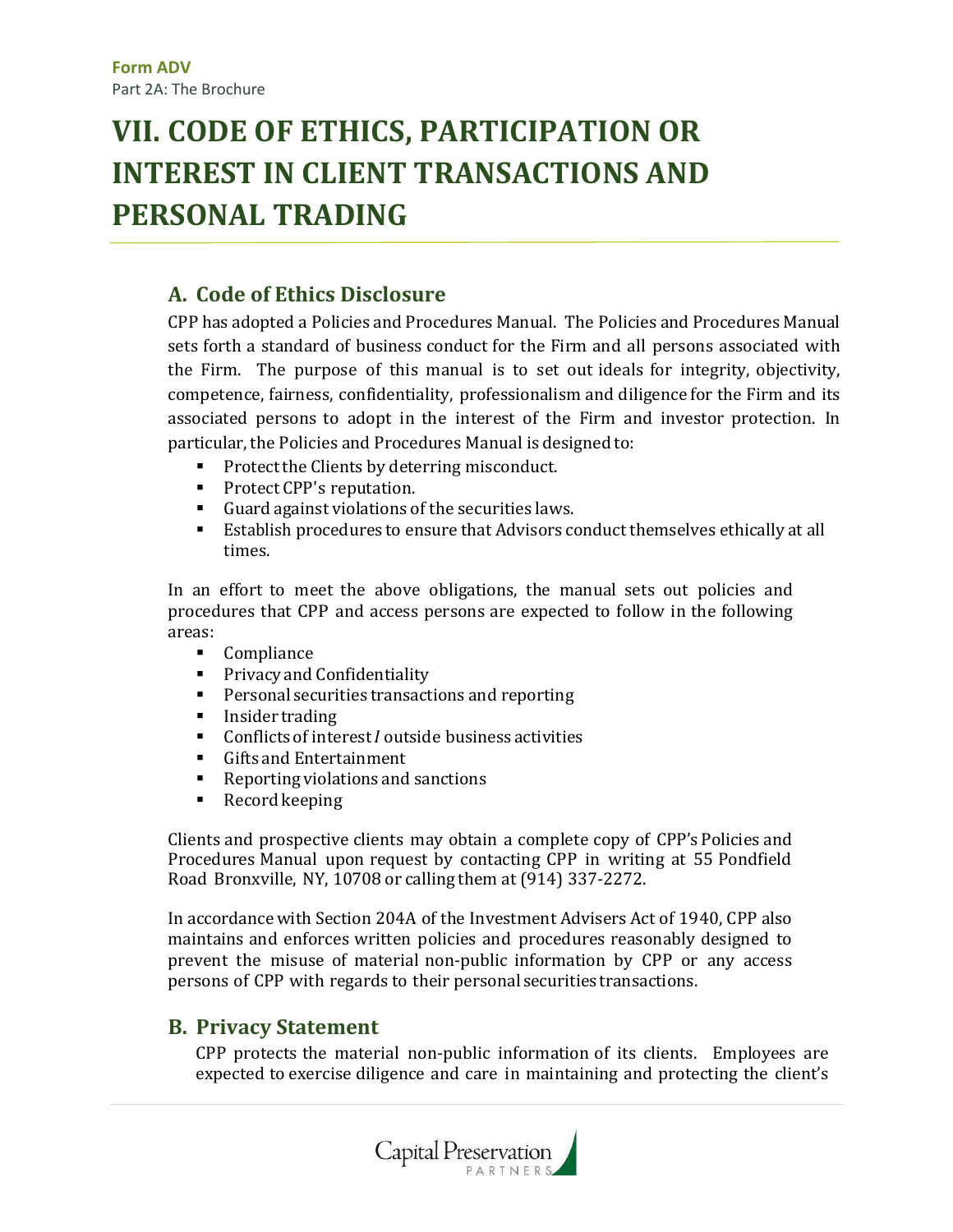non-public confidential information. CPP holds all personal information provided to the Firm in the strictest confidence. The records maintained by CPP include all personal information collected from the client in connection with any of the services provided by CPP. CPP does not disclose information to nonaffiliated third parties, except as permitted by law, and does not anticipate doing so in the future. If CPP were to anticipate such a change in the Firm's policy, it would be prohibited under the law from doing so without informing the client first. CPP uses health and financial information the client provides in order to help them meet their personal financial goals and has established the following procedures to mitigate any real or perceived infringements of their rights of privacy:

CPP limits employee and agent access of information to only:

1) Those who have a business or professional reason for knowing (i.e. broker/dealer or custodian);

2) Non-affiliated parties as permitted by law (i.e. federal regulations permit CPP to share a limited amount of information about the client with a brokerage firm in order to execute securities transactions on their behalf, or so that the Firm can discuss the client's financial situation with their accountant or attorney.); or

3) Those required by judicial or regulatory process.

- CPP maintains a secure office and computer environment to ensure that client information is not placed at unreasonable risk.
- The categories of non-public personal information collected from clients depend upon the scope of the client's engagement. It will include information about their personal finances, information about their health to the extent that it is needed for the planning process, information about transactions between the client and third parties, and information from consumer reporting agencies.
- For unaffiliated third parties that require access to the client's p e r s o n a l information, including financial services companies, service providers, and auditors, CPP also requires strict confidentiality in its agreements with them and expects them to keep this information private. Federal and state regulators may also review firm records as permitted by law.
- Personal information contained in any form or document the client completes in order for CPP to facilitate the commencement, continuation or termination of a business relationship between the client and a nonaffiliated third party service provider, such as a broker/dealer, investment advisor, or account custodian, shall be deemed as having been automatically authorized by the client with respect to the corresponding non-affiliated third party service provider.
- CPP does not provide personally identifiable information to mailing list vendors or solicitors for any purpose.
- Personally identifiable information about a client will be maintained during the time that they are a client and for the required time thereafter that such records are required to be maintained by federal

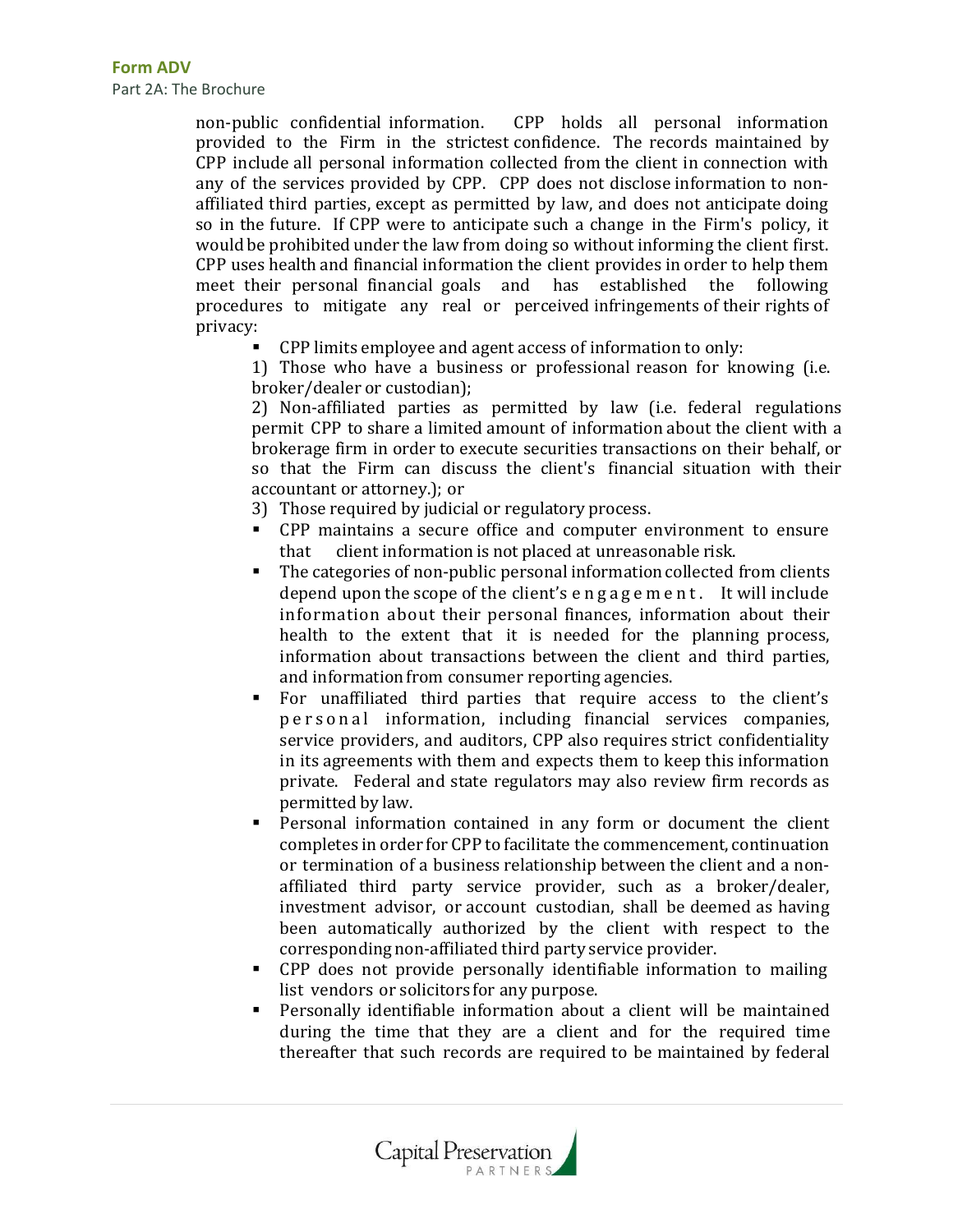and state securities laws and regulations, and consistent with the CFP Board Code of Ethics and Professional Responsibility.

CPP's Privacy Notice is initially given to all clients upon signing CPP's Financial Planning Agreement and is sent to all clients annually thereafter.

#### **C. Personal Securities Trading Practices**

CPP and/or employees may have an interest in securities or may buy, sell, or hold a position in securities,which may also be recommended to the Clients. As a fiduciary, CPP and its access persons owe its clients the loyalty to refrain from effecting personal securities transactions that might conflict with the client's best interests. Conflicts arise when Advisors, employees, or other access persons take advantage of investment opportunities that should have been exercised for clients or when they use their knowledge of pending client transactions to place their trades before their client's transactions.

CPP has established the following guidelines to mitigate potential conflicts of interest when placing personal security transactions. CPP's access persons may only effect individual stock transactions on days when there are no client transactions for the same security, unless their transactions are part of a block trade for the given security (Please refer to the Investment Management Services section of this brochure for CPP's Procedures regarding block trades). There are no restrictions on access persons for placing trades in open-end mutual funds on the same day as clients.

### **VIII. BROKERAGE PRACTICES**

#### **A. Recommending Broker/Dealers to Client**

Currently, CPP recommends Charles Schwab & Co. to their clients. Charles Schwab & Co. maintains custody of client's assets and effects trades for CPP's advisory client's accounts. CPP is independently ownedand operated,and is not affiliated with or a related person of Charles Schwab & Co.

CPP considers a number of factors prior to selecting or recommending broker/dealers, including but not limited to, their familiarity with the securities to be sold or purchased, their execution skills, order-flow capabilities, their commission rates or other fee schedules, their custodial services, their level of net capital(financial strength) and excess SIPC. CPP routinely compares order execution disclosure information of Charles Schwab & Co. to other broker dealers to ensure that Charles Schwab & Co. remain competitive in providing best execution for their clients.

While these broker-dealers may charge commissions higher than those obtainable from other broker/dealers, CPP will only cause its clients to pay brokerage commissions which it has determined, in good faith, to be reasonable in relation to

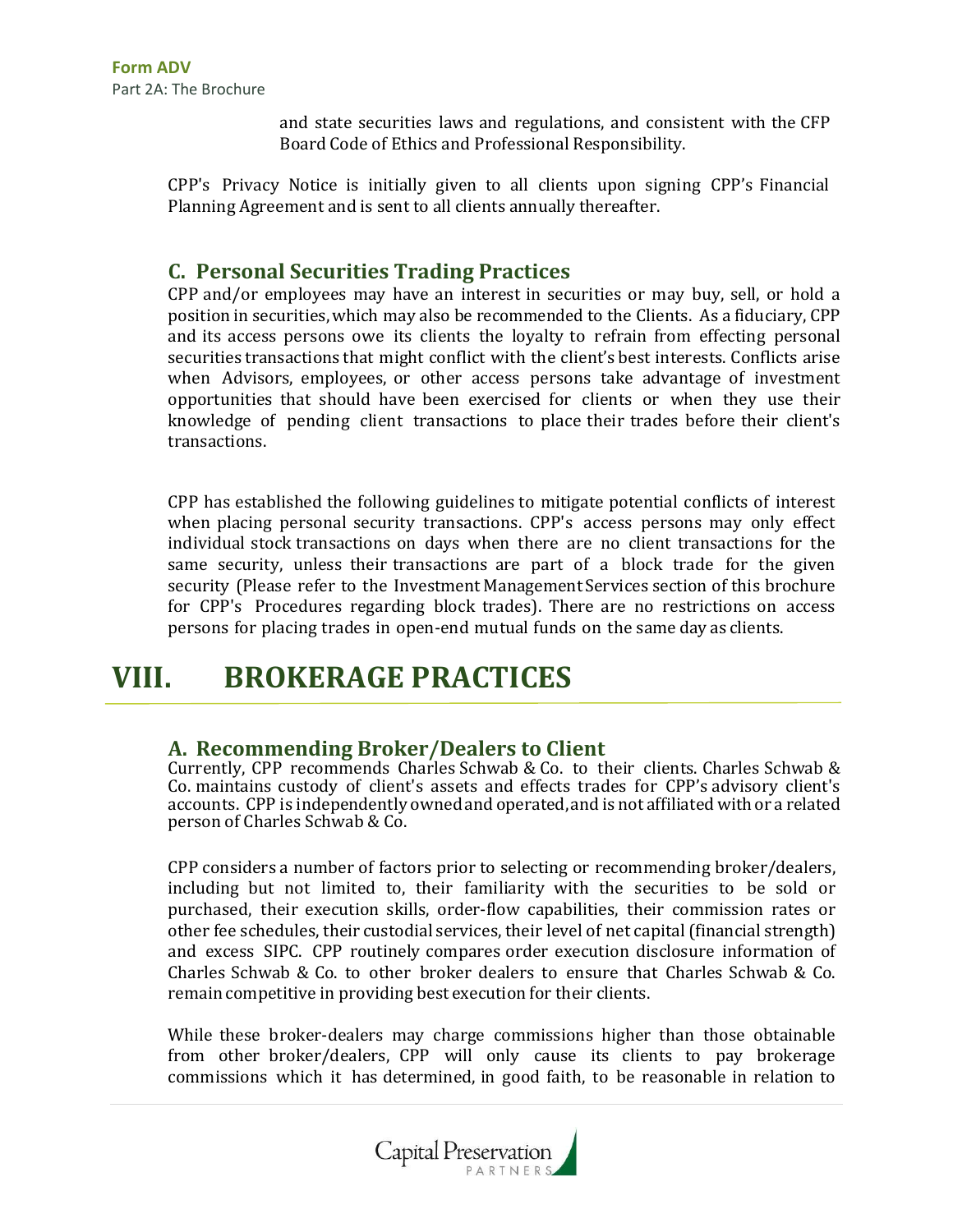the value of the brokerage and other services provided by such securities brokerdealers. CPP will base its decision upon the particular transactions involved and its overall responsibilities with respect to all clients' investment management accounts.

Generally, all recommended custodians are Members of FINRA and SIPC. The Financial Industry Regulatory Authority (FINRA) was created through the consolidation of the National Association of Securities Dealers (NASD) and the member regulation, enforcement and arbitration operations of the New York Stock Exchange. The consolidation, approved by the Securities and Exchange Commission, became effective July 30, 2007. You may visit the FINRAwebsite at [www.finra.org.](http://www.finra.org/)

Information about the Securities Investors Protection Corporation (SIPC), including the SIPC brochure, can be obtained by contacting SIPC at 202.371.8300 or by visiting their website a[t www.stpc.org.](http://www.stpc.org/)

#### **B. Security Transactions**

Security transactions are executed through the Advisor's broker/dealer, currently (Charles Schwab & Co.). However, CPP may utilize other broker/dealers and custodians when requested by the client or when the client's retirement plan sponsor selects the custodian. CPP's clients must be aware that if they direct CPP to use a particular broker, it may limit CPP in their ability to achieve best execution, or negotiate commissions with other brokers on behalf of the client.

#### **C. Research and Other Soft Dollar Benefits**

CPP receives other products and services from Charles Schwab & Co. that benefits CPP but not client accounts. Some of these other products and services assist CPP in managing and administering client accounts. These include software and other technology that provide access to client account data (such as trade confirmations and account statements), facilitate trade execution (and allocation of aggregated trade orders for multiple client accounts), facilitate payment of CPP's fees from it client's accounts, and assist with back office functions, record keeping and client reporting. These services may be used to service all or a substantial number of client accounts, including accounts not maintained at Charles Schwab & Co.

- Financial planning software;
- Client reporting and consolidated statement software;
- Client communication software;
- Client relationship management software;
- Coaching; and
- Investment research

Currently, CPP has not purchased any discount pricing program through Charles Schwab & Co.

Charles Schwab & Co. provides CPP with research reports concerning the purchase and sales of the securities it offers. The commissions charged by Charles Schwab & Co. are competitive with similarly situated full-service retail broker-dealers offering the same variety of securities to clients. Clients are advised, however, that they may be able to effect

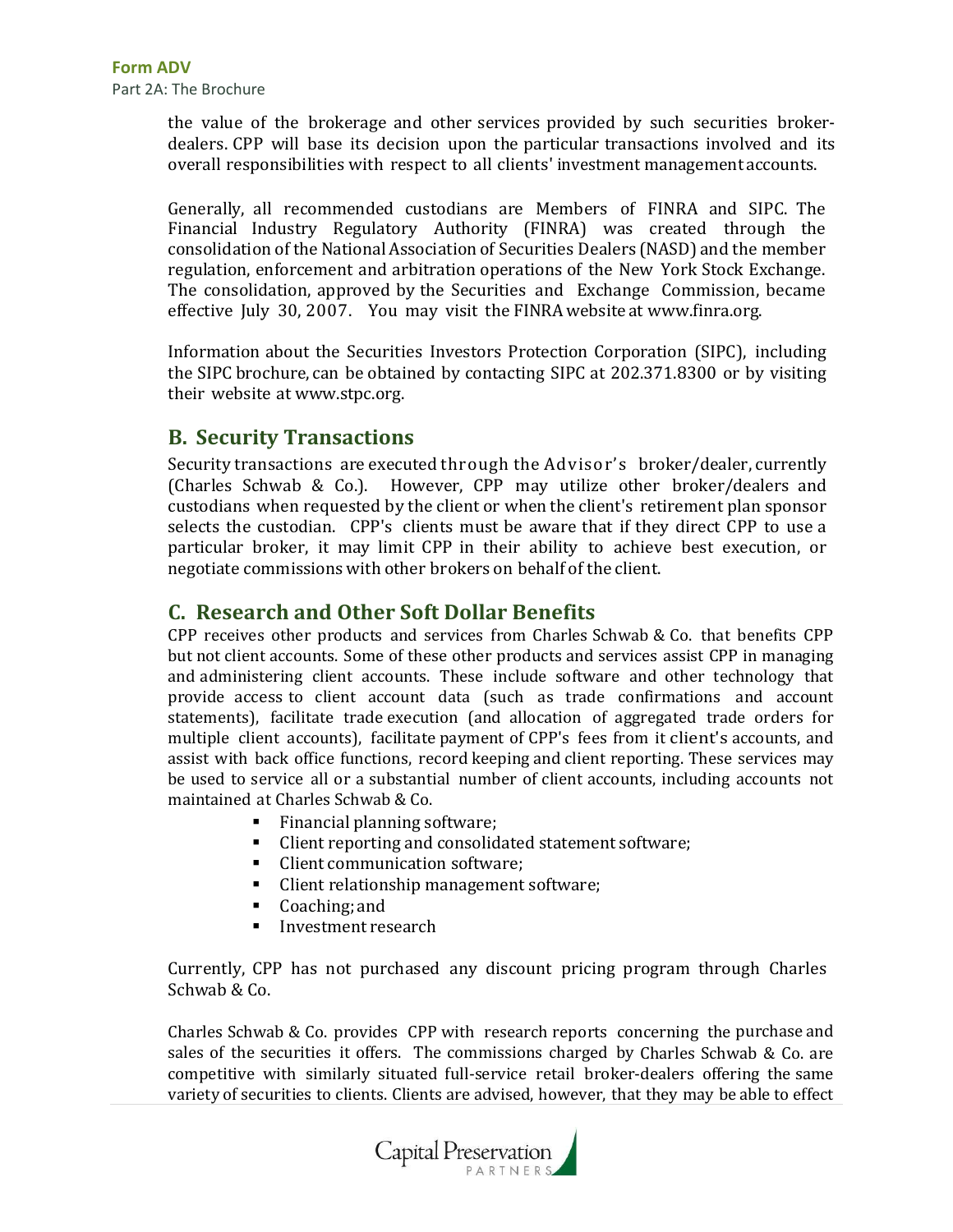transactions in securities through other securities broker-dealers at lower commission rates, particularly with respect to securities listed on a national securities exchange or in the over-the-counter market.

Clients should be aware that research reports obtained through Charles Schwab & Co. and, in fact, all other sources, is used to service all of CPP's clients, regardless of whether they pay for financial planning advice by the hour or by paying commissions on transactions in securities effected by an Advisor in his capacity as a registered representative of Charles Schwab & Co..

As a fiduciary, CPP endeavors to act in the best interest of its clients, and CPP may make recommendations that clients maintain their assets in accounts at Charles Schwab & Co... These recommendations may be based in part on the benefits to CPP, such as the availability of some of the foregoing products and services and not solely on the nature, cost, or quality of custody and brokerage services provided by Charles Schwab & Co., which may create a conflict of interest.

Clients and prospective clients should also refer to the "Potential Conflicts of Interest Resulting from Commissions" section of this document for further disclosure regarding conflicts of interest.

#### **D. Brokerage for Client Referrals**

It is the practice of some broker/dealers to give client referrals to investment advisors as an Incentive for directing business through them. CPP does not participate in this business philosophy. Nor does CPP seek broker/dealers with this business philosophy to recommend to their clients as this would create a conflict of interest.

#### **E. Directed Brokerage**

CPP may utilize other broker/dealers and custodians when requested by the Client or when the Client's retirement plan is maintained and the custodian is selected by the Plan's sponsor. CPP's Clients must be aware that if they direct CPP to use a particular broker/dealer that it may limit CPP' s ability to achieve best execution and to negotiate commissions with other brokers on behalf of the client. As a result, clients may pay higher commissions, have higher transaction cost, or receive less favorable prices.

#### **F. Best Execution**

As stated earlier, CPP routinely compares order execution disclosure information of Charles Schwab & Co. to other broker dealers to ensure that Charles Schwab & Co.

remains competitive in providing best execution for their client's security transactions. The commissions and/or transaction fees charged by Charles Schwab & Co. may be higher or lower than those charged by other broker-dealers. The commissions paid by CPP's Clients shall comply with CPP's duty to obtain "best execution." However, a client may pay a commission that is higher than another qualified broker-dealer might charge to effect the same transaction where CPP determines, in good faith, that the commission is reasonable in relation to the value of

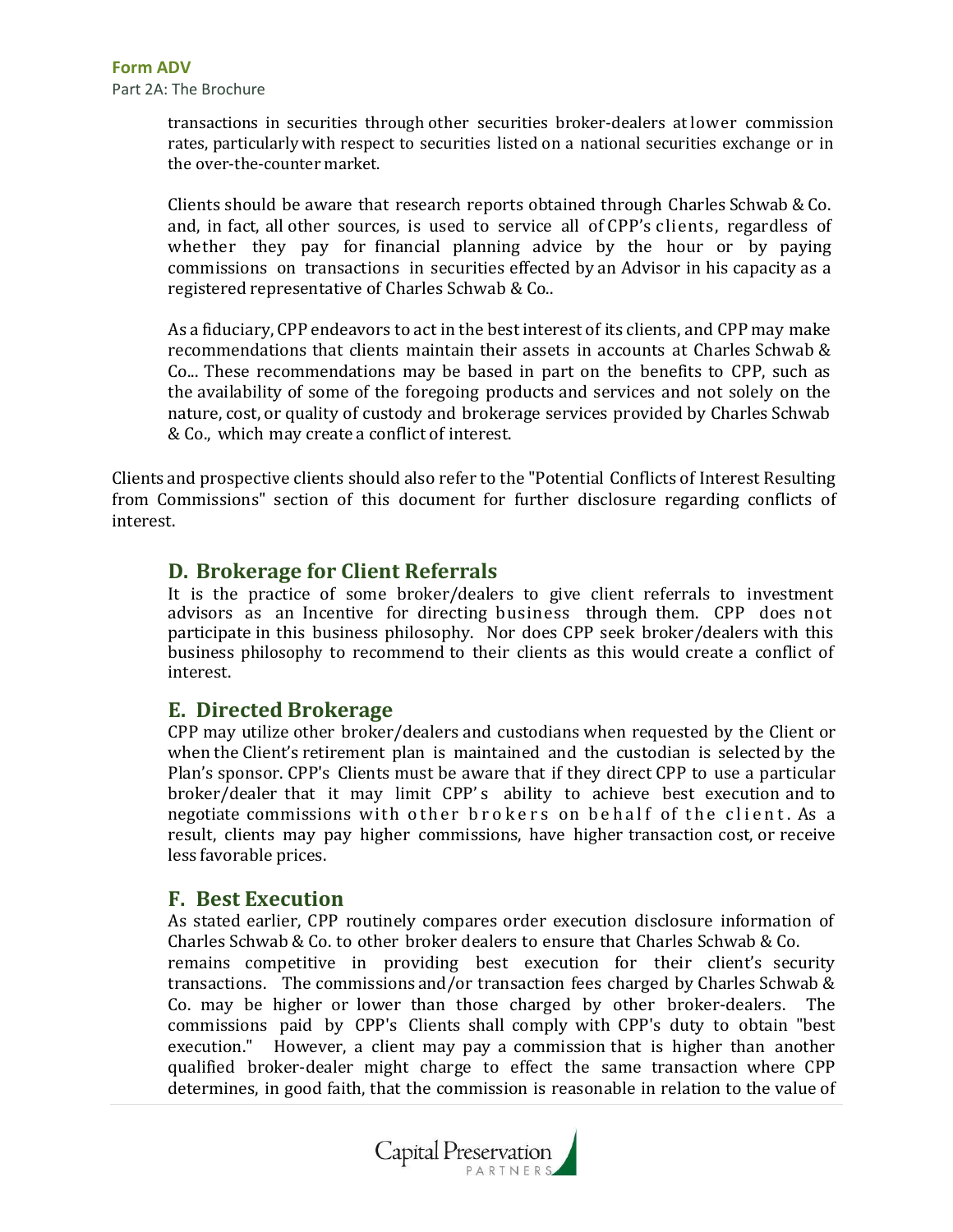the brokerage and services received. In seeking best execution, the determinative factor is not the lowest possible cost, but whether the transaction represents the best qualitative execution, taking into consideration the full range of broker-dealer services, including among others, the value of research provided, execution capability, commission rates, and responsiveness. Consistent with the foregoing, while CPP will seek competitive rates; they may not necessarily obtain the lowest possible commission rates for their client's transactions.

# **IX. REVIEW OF ACCOUNTS**

All accounts are under regular review by CPP's President and Chief Compliance Officers. Client portfolio reviews occur regularly to assess the asset classes, economic and market conditions, and any extreme gains/losses in the portfolios, all of which are conditions that may trigger account reviews.

All investment advisory and financial planning clients are advised that it remains their responsibility to advise CPP of any changes in their investment objectives and/or financial situation. All clients (in person or via telephone) are encouraged to comprehensively review financial planning issues, investment objectives and account performance with CPP at a minimum on an annual basis, or as applicable.

At a minimum, clients are provided with transaction confirmation notices and regular summary account statements directly from the broker/dealer, and/or the custodian for their accounts quarterly, but may receive more frequent notices depending on the trading activity in the account. Any client that does not receive an account statement from the custodian should call CPP immediately so that they Advisors can correct the problem.

# **X. CLIENT REFERRALS AND OTHER COMPENSATION**

CPP relies on client referrals and advertising to introduce new clients to their business. It is CPP's policy not to compensate clients for referring potential clients to their business, because the client would be considered a solicitor and would have to satisfy requirements under Rule 206(4)-3of the Advisers Act before a cash referral fee could be paid to them.

# **XI. CUSTODY**

Due to increased regulatory concerns over advisors with what the SEC construes as 'custody by a Registered Investment Adviser', it is CPP's intention not to have custody over client assets as a regular course of business. CPP will, only to the extent that it may request the client's p r i o r c o n s e n t to deduct advisory fees directly from the client's account(s), have no

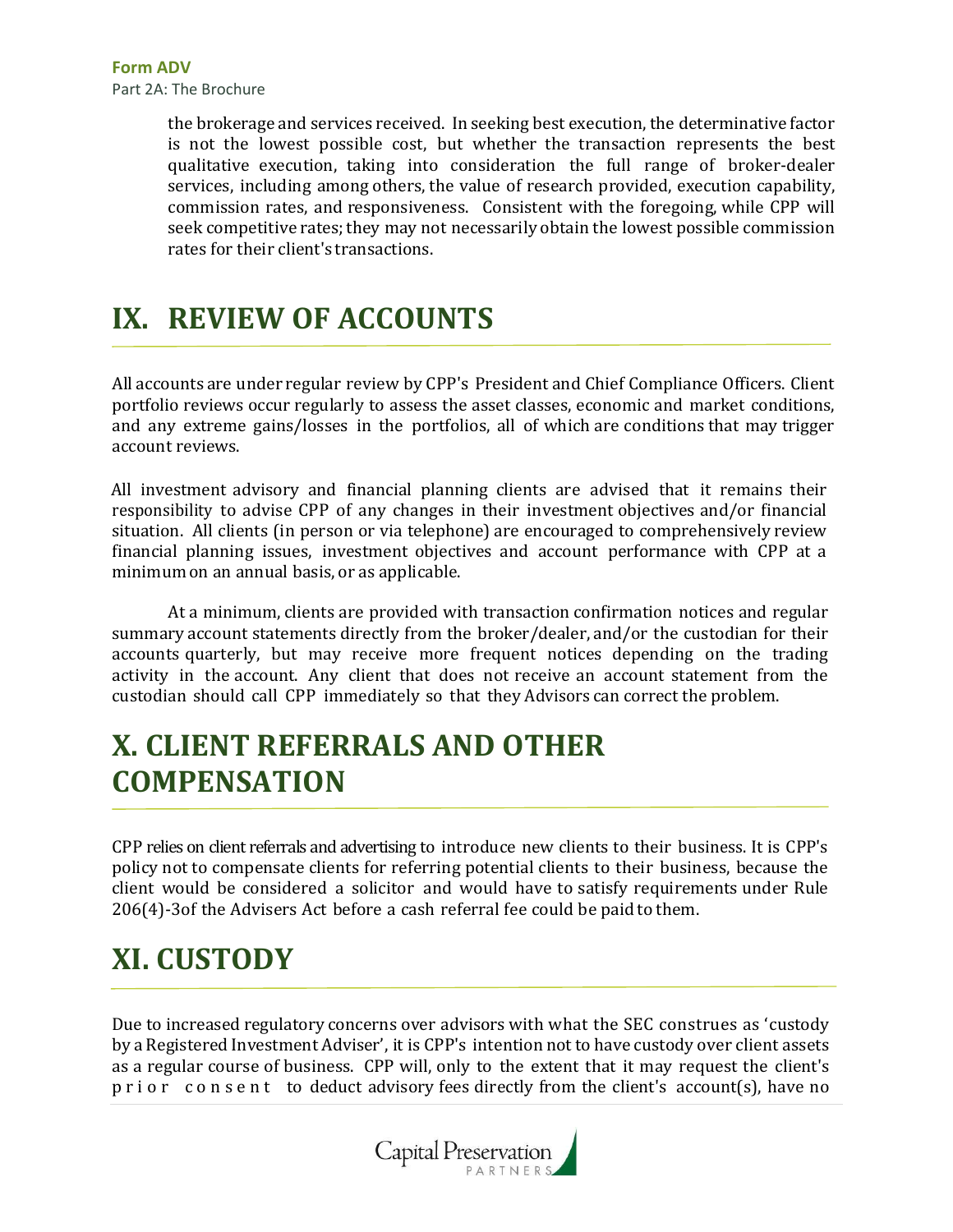#### **Form ADV**

Part 2A: The Brochure

access to client funds through the custodian. CPP calculates advisory fees on a quarterly basis, which are payable in advance.

CPP, in limited instances, will act as a custodian, trustee or executor over client assets. These engagements are separate from the Investment Management services and are agreed to with the client directly.

CPP has established the following procedures that are designed to help ensure that CPP does follow not inadvertently obtain custody of client assets, other than for the deduction of advisory fees:

#### **A. Account Custodian**

All clients are required to open an account with  $\mathcal{CP}P$ 's qualified custodian where the client's assets will be held. CPP's personnel will assist the client in preparing paperwork to open a new custodial account but only the client is permitted to actually authorize, by their signature, the opening of the account.

Once the account is established, it is the custodian's responsibility to send clients account statements, transaction confirmations, proxy material, and any other information relating to their account. CPP will not route original custodial statements to its clients on behalf of a custodian. However, CPP is responsible, within reason, to ensure that clients receive custodial statements directly from the custodian on, at a minimum, a quarterly basis. To meet this responsibility;the Firm will receive duplicate copies of its client's statements. Any client that does not receive an account statement from the custodian should call CPP immediately so that CPP can correct the problem.

#### **B. Handling Client Assets**

Due to custody regulations, CPP's personnel can only handle or forward checks clearly made payable to a third party, such as the client's independent custodian. CPP may not handle or forward any other client check or security certificate received by the Firm. All such instruments must be returned to the client within three (3) business days, and may not be forwarded to any other party other than the client or a client's representative.

Clients must be aware that if they personally deliver securities certificates to CPP's Office, CPP and/or office personnel is not allowed to physically handle the securities certificates. CPPmay provide direction to a client in completingthe transfer and shipping paperwork to help ensure that the securities certificates are properly deposited with the client's custodian. However, it is the client's responsibility to deposit overnight pouches with the respective carriers for forwarding of securities certificates to their designated custodian. Securities certificates inadvertently received in the mail will be returned to the client within three business days.

#### **C. Other Custody Related Issues**

CPP has invoked the following restrictions on its access persons to ensure that custody is not inadvertently obtained:

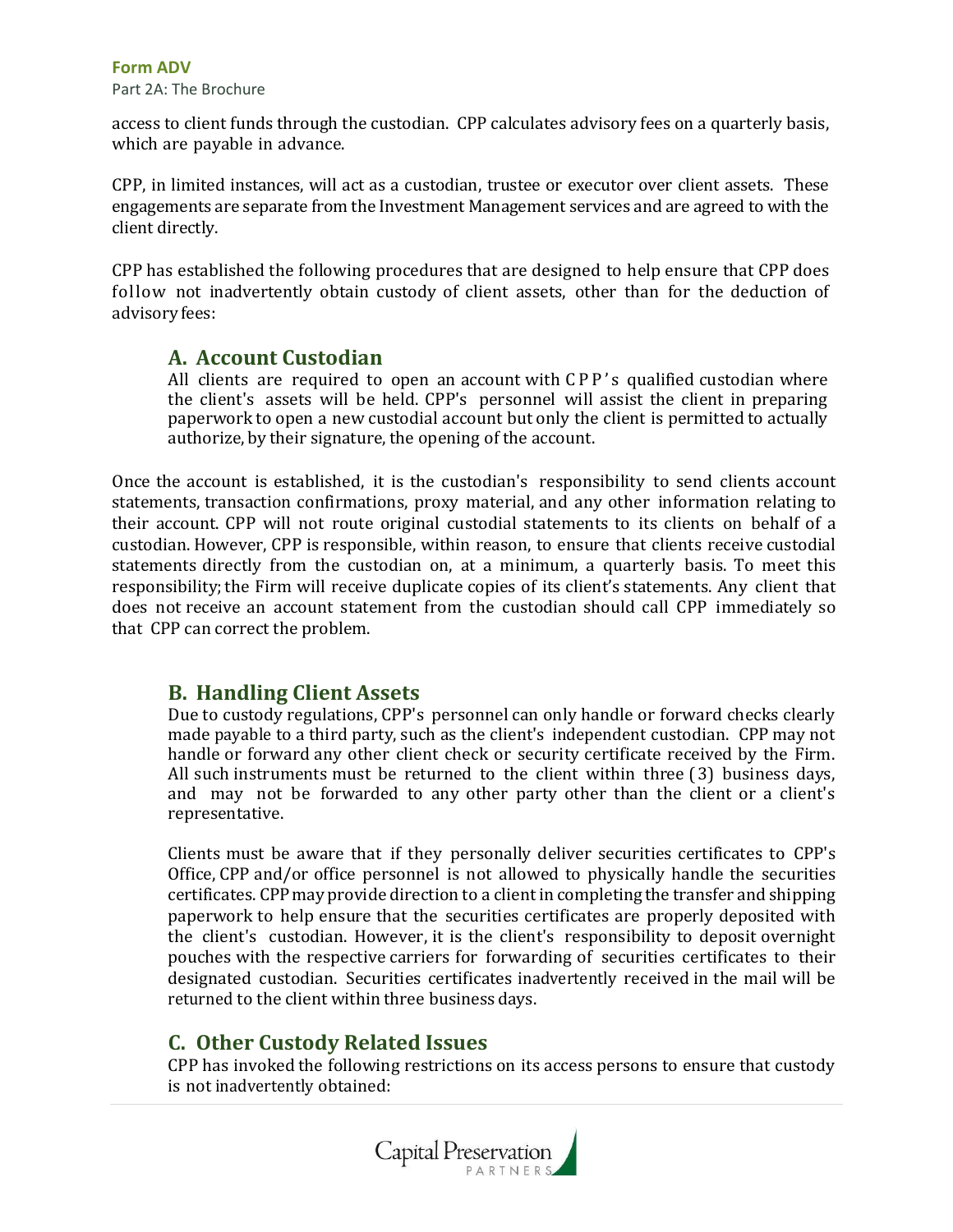- Access persons are prohibited from obtaining, maintaining or utilizing clientassigned log-ons and passwords to access and/or service any client self-directed accounts.
- Advisors will not accept signatory power over any client's checking or custodial account(s).
- Advisors will not hold client securities in CPP's name or in bearer form.
- **•** Proceeds from sales or redemption of client securities will not be directed to the custody of CPP.
- Advisorswill not require clients to prepay fees six months or more in advance.

# **XII. INVESTMENT DISCRETION**

CPPis granted limited discretionaryauthority in writing by the client when the client signs CPP's Investment Advisory Agreement. This limited discretionary authorization gives CPP the authority to buy, sell, hold, exchange, invest, and otherwise deal with the client's investment assets at his sole discretion and without consulting with the Client in advance. This authorization is perpetual and will remain in full force and effect until CPP receives a written termination notice from the Client. CPP does not have discretionary authority on the amount of commissions that are charged by the broker/dealer or custodian.

# **XIV. VOTING CLIENT SECURITIES**

CPP is expressly precluded from taking any action on behalf of the Client, will not take any action on behalf of the Client, and are not obligated to render any advice to the Client, with respect to:

- **•** The voting of proxies solicited by, or with respect to, the issuers of any securities held in the portfolio or,
- The legal proceedings involving securities or other investments presently or formerly held in the portfolio, or the issuers thereof, including bankruptcies.

The Custodian will send all such proxy and legal proceedings information and documents it receives to the Client so that the Client may take whatever action the Client deems appropriate.

# **XV. FINANCIAL INFORMATION**

As previously discussed in this brochure, CPP provides financial planning and investment management services on a discretionary basis for which the clients are billed quarterly in advance. Clients are never required to prepay planning or management fees to CPP or its Advisor more than three months in advance, and if a client terminates its financial planning